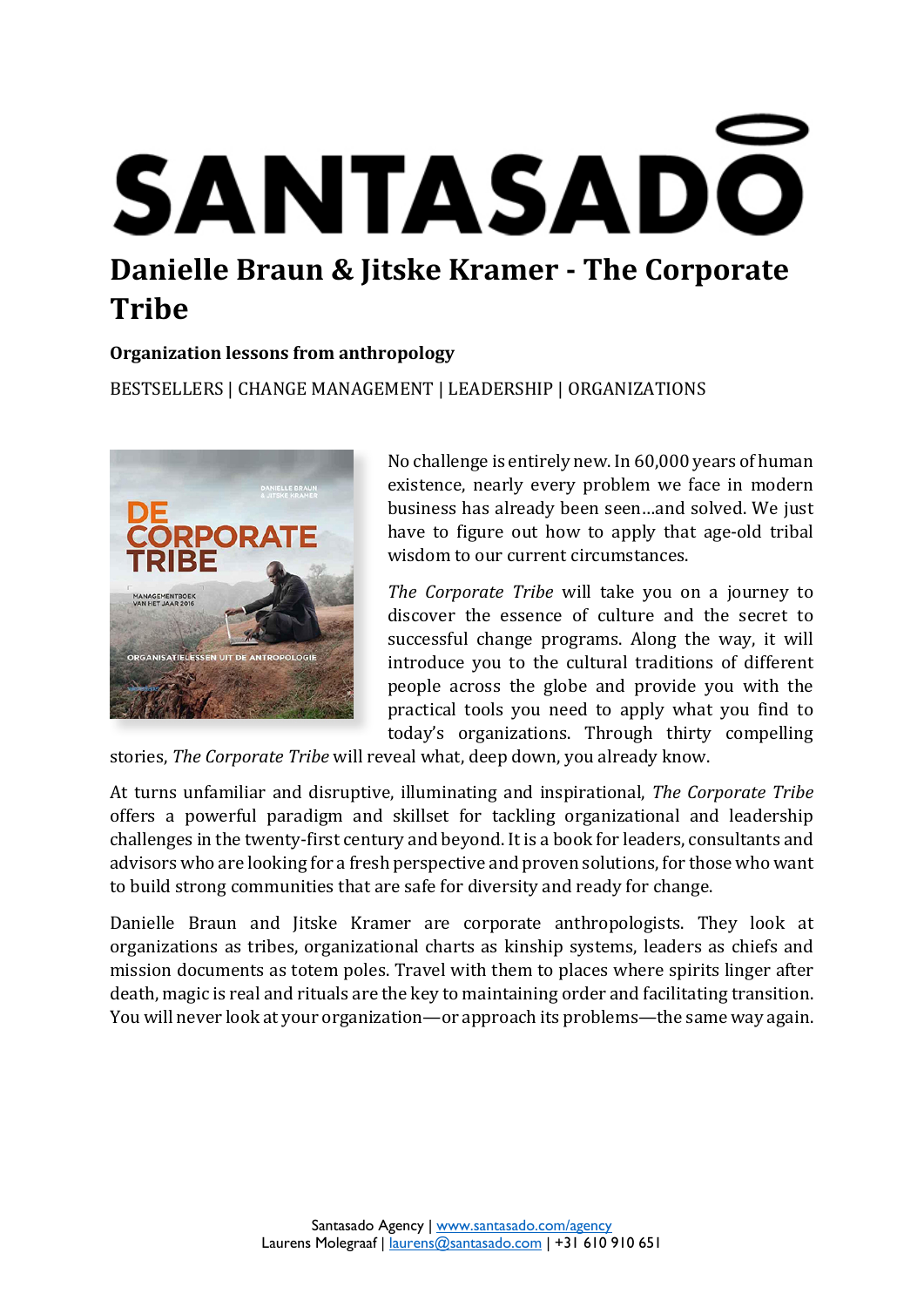Published in December 2015 | Hardcover | With illustrations | 340 pages | ca. 55,000 words

- Over 35,000 copies sold
- Full English translation available
- Winner of Management Book of the Year
- English rights sold to Routledge
- German rights sold to Schäffer-Poeschel
- Russian rights sold to Alpina Publishers
- Vietnamese rights sold to Nha Nam
- Dutch edition published by Management Impact



# **ABOUT THE AUTHORS**

**Danielle Braun** and **Jitske Kramer** are the co-authors of *Building Tribes* and The *Corporate Tribe* that won the Management Book of the Year Award in 2016, sold over 35,000 copies and is published in US and UK (Routledge),

Germany (Schäffer-Poeschel), Russia (Alpina), Vietnam (Nha Nam), and the Netherlands (Management Impact).

**Danielle Braun** is an expert in the fields of leadership, change and organizational culture. After her studies in African and Asian witchcraft and religions, she did her PhD in leadership and organizational culture, focusing on the Dutch police force. A highly soughtafter speaker who takes you on an unforgettable journey, Danielle is co-founder and director of the Culture Academy. She is the author of *Patterns* and *That's Crazy*, on how we perceive normal and abnormal.

**Jitske Kramer** is an expert in the fields of diversity, international teamwork and corporate culture. As a trained ethnographer, she did research in Botswana and Uganda before becoming an organizational consultant. She is the best-selling author of *Deep Democracy*, *Managing Cultural Dynamics*, *Wow! What a Difference*, *Jam Cultures*, *Voodoo* and *Work Has Left the Building*.

## **RECOMMENDATIONS**

'A wonderful perspective on how organizations work today.'

# **Simon Sinek**, author of *Start with Why*, *Find Your Why* and *The Infinite Game*

'Nothing has prepared me more for my career as a writer and a journalist than my studies in anthropology. I cannot think of a field that wouldn't benefit from anthropological insights. In making these insights available to organizations and their leaders, Braun and Kramer have fulfilled an essential and dire need.'

**Joris Luyendijk**, author of *Swimming With Sharks*